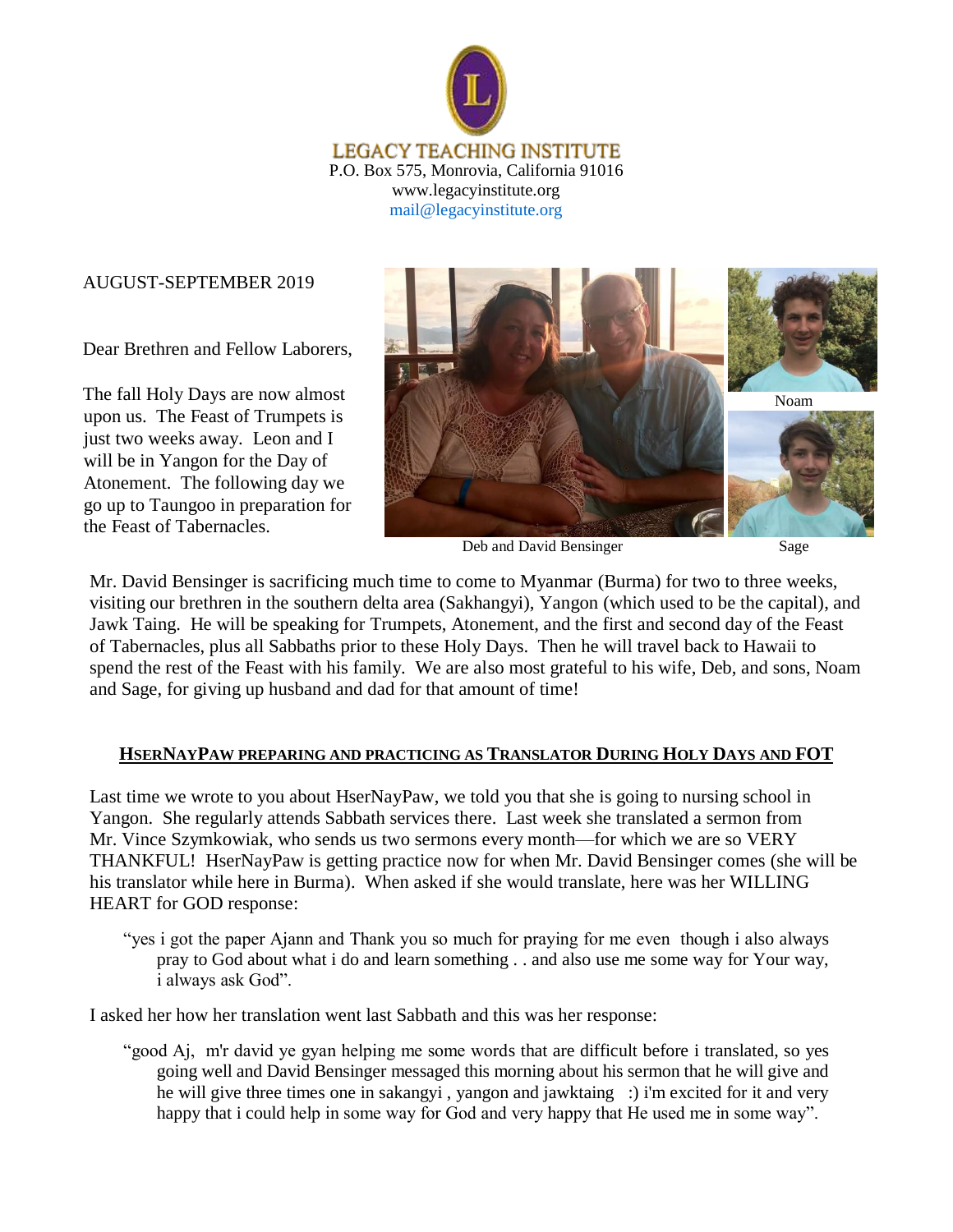## **JAWKTAING FOOD HALL CONSTRUCTION CONTINUES**



Ground floor with most bricks already in place

This is a bigger project than originally expected! First of all, we changed from one story to a two-story building. This is not the U.S. where one can just run to the nearest Lowe's or other lumber yard. Here one must wait for their wood order from the forest and this must be legal, and checked. Then it must be cut to size at our church compound. Sometimes the wood arrives at different times--and when it finally does arrive—it's rainy season. That is when it's more difficult to build. The roads are muddy, the rivers are up, and it's quite easy to become sick. Mosquitoes are breeding, and one must be so careful not to get malaria. That is still something to be guarded against—though it is better these days. Here is what SengPan writes:

- "Hello Aj Gloria, about eating area, we bought the woods from the jungle, is cheap and old, but have to wait long. Now we have enough wood for building. For the roof we bought all materials.
- "When we finish downstairs' wall we can build up stairs and then roof. To finish downstairs . . . we cannot find the carpenter here, so Seng Aung did by himself with his helper (HkawHpa), or day labor worker. We are trying to make roofing before FOT. Won't be all done the whole building, but safe to eat under the roof . . . Hope to finish step by step".

SengAung and HkawHpa are, at this time, completing the ground floor and putting in more posts. It's still monsoon season there and raining every day—as it is here in Thailand.



Sketch of eating area by SengPan SengAung and HkawHpa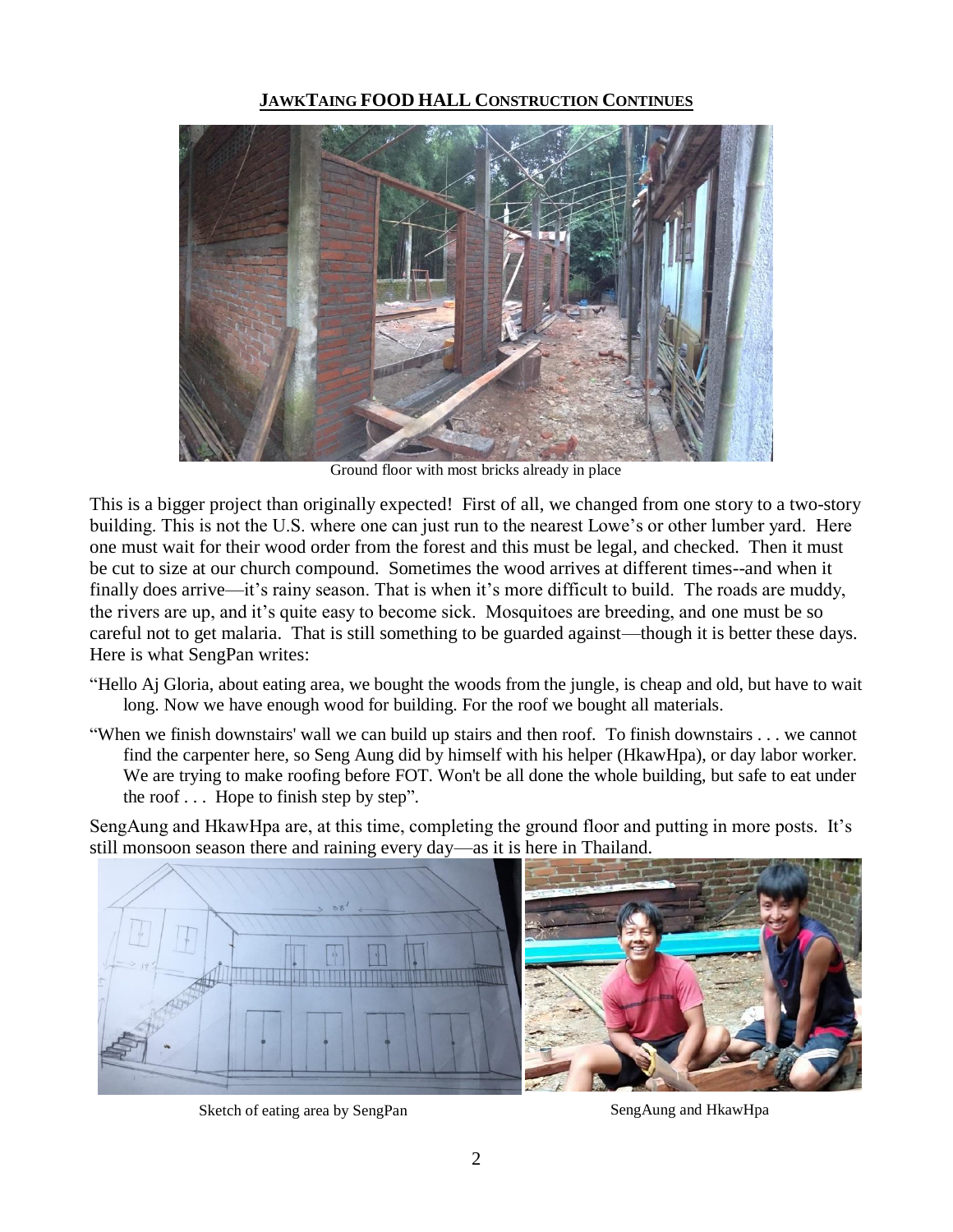

## **LEGACY'S VEGETABLE GARDEN**

When we first came to Thailand, we loved the Thai food and Gloria always said "we are in fruit and vegetable heaven." At this time we still are blessed to grow many herbs, veggies, and fruits. We plant things that naturally grow here, and everything is organic. Thanks to JoHtoo, our Karen' church member, who knows so much about this difficult, but very rewarding, task! He also knows many things that will help various ailments of the human body. JoHtoo's shoulder has healed nicely—but still causes pain when used overly much. Please do keep him in your prayers.

Like any garden, there are always all sorts of bugs, snails, caterpillars, and worms to fight in this tropical jungle garden. Here are just a few things we grow:

Basil (Thai) Chinese greens Cilantro Corn Eggplant sorts Ginger Hot chilies 2' long beans Mustard greens

Pumpkin (Thai) Tomatoes Bananas Jack Fruit Mangos Papayas Pineapples Star fruit, and more. . .

JoHtoo near the corn that is almost up to "the elephant's eye"; eggplant is in the foreground.



Drying long-beans for next planting.



Green papayas for Sompdaam salad are sweet when orange and ripe.



200 pineapples planted and 2 plus years to go until we see the fruit.

The produce is shared and Leon always prays when a tenth is brought to us.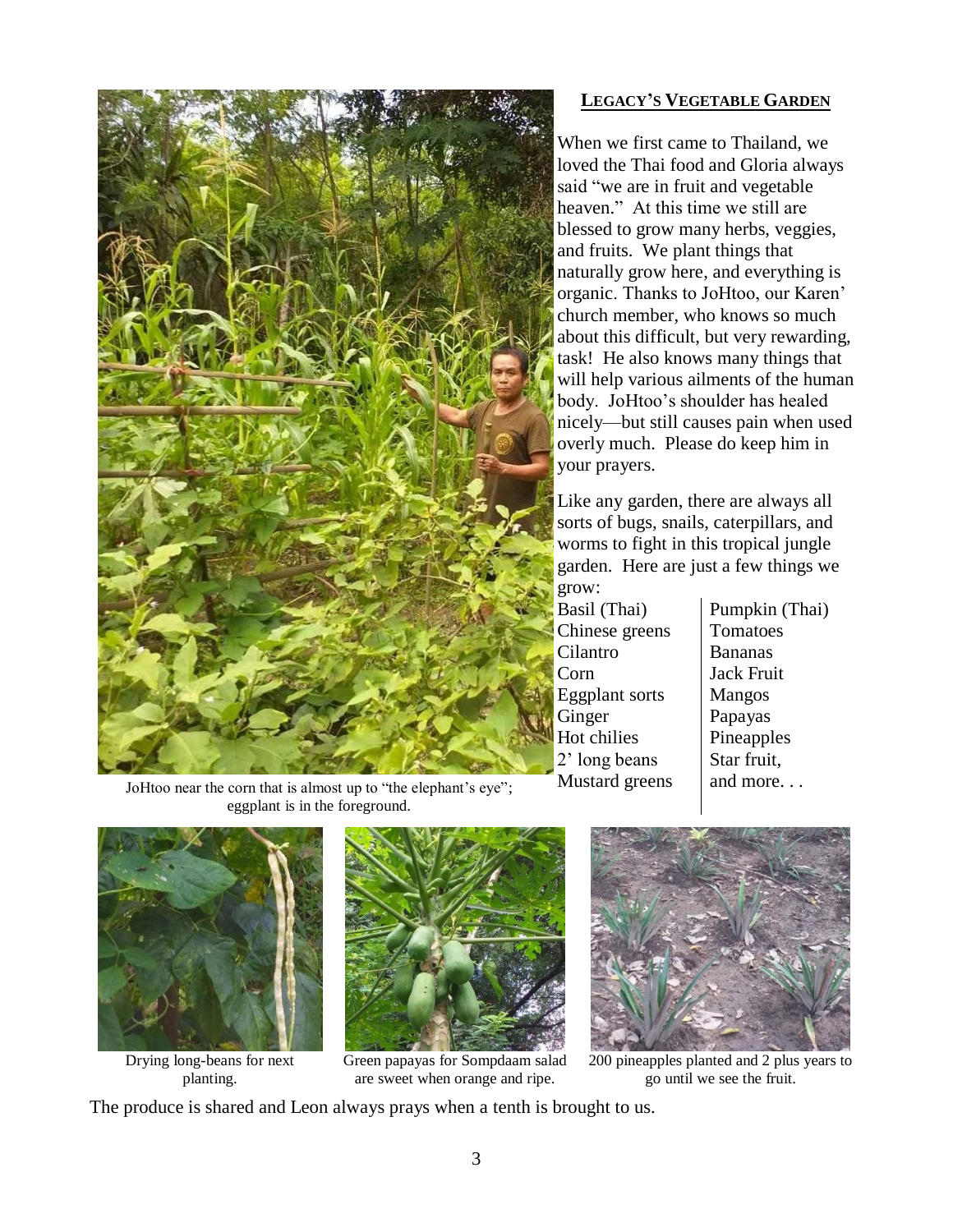## **VISIT FROM STACEY SEELIG/YOHNER, A FORMER LEGACY TEACHER**



"Baby" (Eamon) held by Gloria, Stacey, Jeremy, Jib, Bronson, and Leon.



We were honored and delighted to see Stacy and meet her husband, Jeremy Yohner, who were on their honeymoon in Thailand. Stacey was here from 2006 to 2008. We reminisced about the teachers and students here at that time. Gloria took them over to what was the school compound—which we now call the "church compound," because that is where we have services each week. Stacey was able to share with her husband where she worked and stayed. We also made a quick trip to the "farm," where we have the Legacy office and garden. Then we stopped by our home to see Leon—and to our surprise Bronson, Jib, and the youngest we call "Baby" were there. Their other children were at home. The eldest,



Norah, was just a tiny baby when Stacey was here—and today she is twelve.

When Gloria was growing up in Pasadena, she knew both Stacey's grandparents (the Mischnicks and Seeligs), and later Gloria and I knew her parents (Gerald and Connie Seelig), both graduates of Ambassador College. Little did we know that, in the future, Stacey would come serve with us in Thailand!

• Some of you will remember "Baan Suan Mae Rim." Top L: Stacey and Gloria. L: Jeremy

# **LEGACY IN CRISIS**

First and foremost we want to THANK ALL of YOU, our Brethren and Fellow Laborers who continue to faithfully, with their hearts, to support Legacy Institute in prayer and/or financially. We have been here for 20 years come August, and that does not count all our visits since 1978. We have had ups and